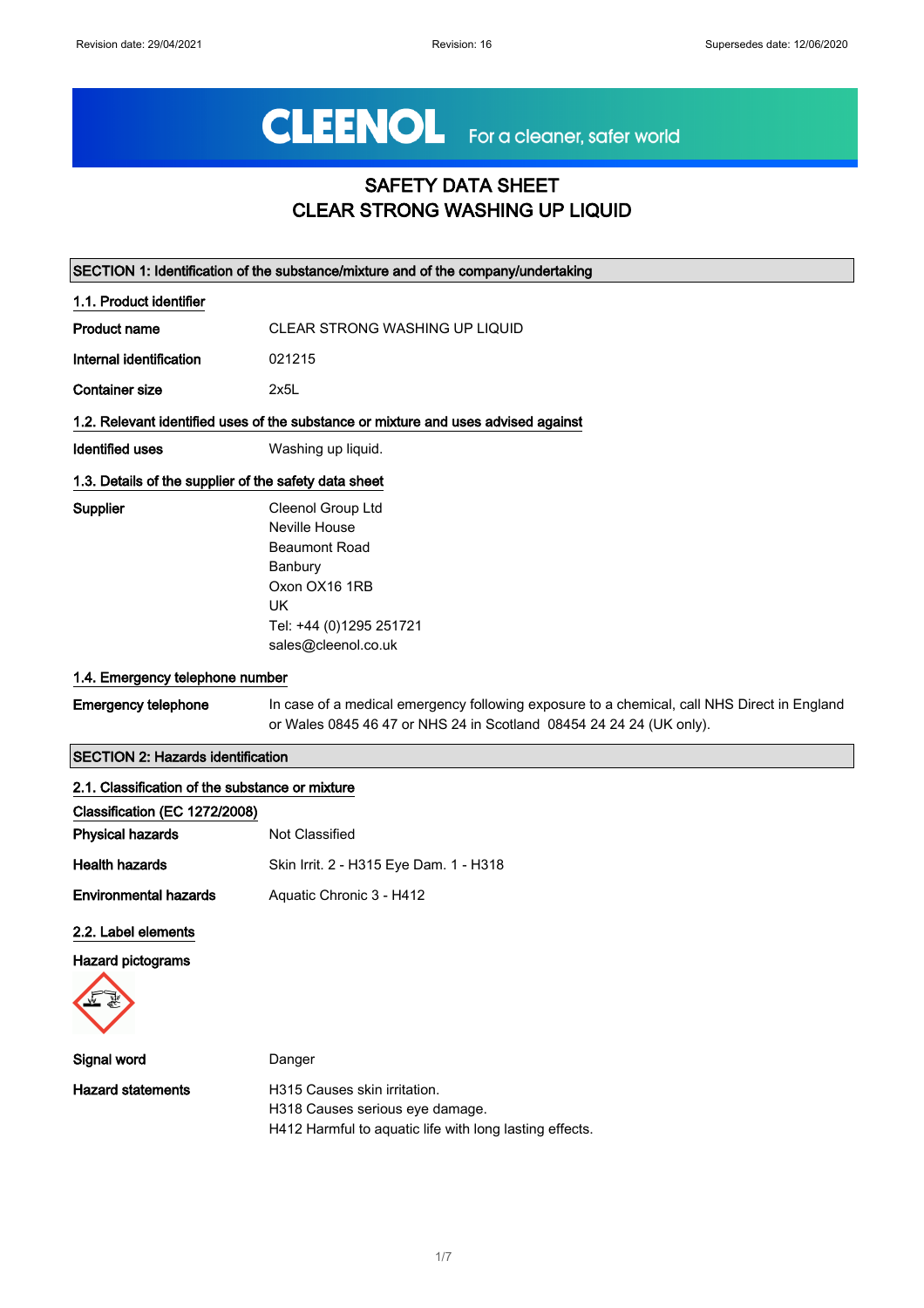| <b>Precautionary statements</b>           | P273 Avoid release to the environment.<br>P280 Wear protective gloves/ protective clothing/ eye protection/ face protection.<br>P302+P352 IF ON SKIN: Wash with plenty of water.<br>P305+P351+P338 IF IN EYES: Rinse cautiously with water for several minutes. Remove<br>contact lenses, if present and easy to do. Continue rinsing.<br>P332+P313 If skin irritation occurs: Get medical advice/ attention.<br>P362+P364 Take off contaminated clothing and wash it before reuse. |
|-------------------------------------------|-------------------------------------------------------------------------------------------------------------------------------------------------------------------------------------------------------------------------------------------------------------------------------------------------------------------------------------------------------------------------------------------------------------------------------------------------------------------------------------|
| Contains                                  | ALCOHOLS, C12-14, ETHOXYLATED, SULFATES, ALCOHOLS, C12-C14, ETHOXYLATED,<br><b>COCODIETHANOLAMIDE</b>                                                                                                                                                                                                                                                                                                                                                                               |
| Supplementary precautionary<br>statements | P264 Wash contaminated skin thoroughly after handling.<br>P310 Immediately call a POISON CENTER/ doctor.<br>P321 Specific treatment (see medical advice on this label).<br>P501 Dispose of contents/ container in accordance with national regulations.                                                                                                                                                                                                                             |

## 2.3. Other hazards

|  | <b>SECTION 3: Composition/information on ingredients</b> |  |
|--|----------------------------------------------------------|--|
|--|----------------------------------------------------------|--|

## 3.2. Mixtures

| ALCOHOLS, C12-14, ETHOXYLATED, SULFATES                                                 |                      | 5-10%                                                |          |
|-----------------------------------------------------------------------------------------|----------------------|------------------------------------------------------|----------|
| CAS number: 68891-38-3                                                                  | EC number: 500-234-8 |                                                      |          |
| Classification<br>Skin Irrit. 2 - H315<br>Eye Dam. 1 - H318<br>Aquatic Chronic 3 - H412 |                      |                                                      |          |
| ALCOHOLS, C12-C14, ETHOXYLATED                                                          |                      |                                                      | $1 - 5%$ |
| CAS number: 68439-50-9                                                                  | EC number: 500-213-3 |                                                      |          |
| Classification<br>Acute Tox. 4 - H302<br>Eye Dam. 1 - H318<br>Aquatic Chronic 3 - H412  |                      |                                                      |          |
|                                                                                         |                      |                                                      |          |
| <b>COCODIETHANOLAMIDE</b>                                                               |                      |                                                      | $1 - 5%$ |
| CAS number: -                                                                           | EC number: 931-329-6 | REACH registration number: 01-<br>2119490100-53-0018 |          |
| Classification<br>Skin Irrit. 2 - H315<br>Eye Dam. 1 - H318<br>Aquatic Chronic 2 - H411 |                      |                                                      |          |
| <b>CITRIC ACID MONOHYDRATE</b>                                                          |                      |                                                      | 1%       |
| CAS number: 5949-29-1                                                                   | EC number: 691-328-9 |                                                      |          |

The full text for all hazard statements is displayed in Section 16.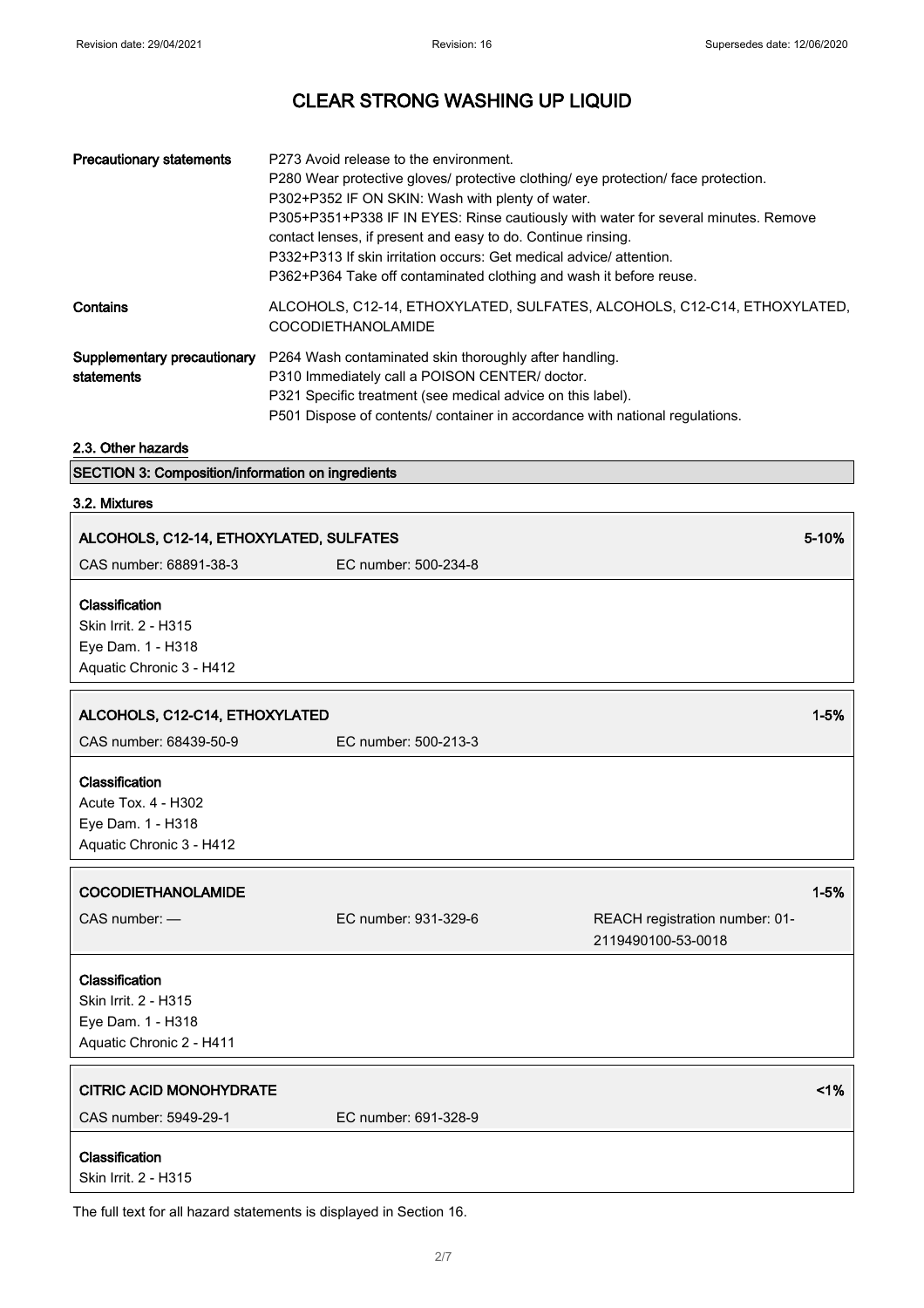## SECTION 4: First aid measures

| 4.1. Description of first aid measures                           |                                                                                                                                                                                                                                                      |  |
|------------------------------------------------------------------|------------------------------------------------------------------------------------------------------------------------------------------------------------------------------------------------------------------------------------------------------|--|
| Inhalation                                                       | Unlikely route of exposure as the product does not contain volatile substances.                                                                                                                                                                      |  |
| Ingestion                                                        | Give plenty of water to drink. Get medical attention if any discomfort continues.                                                                                                                                                                    |  |
| Skin contact                                                     | Wash with plenty of water. In the event of any sensitisation symptoms developing, ensure<br>further exposure is avoided.                                                                                                                             |  |
| Eye contact                                                      | Rinse cautiously with water for several minutes. Remove any contact lenses and open eyelids<br>wide apart. Continue to rinse. Get medical attention if any discomfort continues.                                                                     |  |
| 4.2. Most important symptoms and effects, both acute and delayed |                                                                                                                                                                                                                                                      |  |
| Inhalation                                                       | No adverse effects known. The product is not believed to present a hazard due to the ionic,<br>non-volatile nature of its active chemical constituents.                                                                                              |  |
| Ingestion                                                        | No adverse effects known. May be harmful if swallowed.                                                                                                                                                                                               |  |
| Skin contact                                                     | May cause skin irritation.                                                                                                                                                                                                                           |  |
| Eye contact                                                      | May cause serious eye damage.                                                                                                                                                                                                                        |  |
|                                                                  | 4.3. Indication of any immediate medical attention and special treatment needed                                                                                                                                                                      |  |
| Notes for the doctor                                             | No specific recommendations.                                                                                                                                                                                                                         |  |
| <b>Specific treatments</b>                                       | Treat symptomatically.                                                                                                                                                                                                                               |  |
| <b>SECTION 5: Firefighting measures</b>                          |                                                                                                                                                                                                                                                      |  |
| 5.1. Extinguishing media                                         |                                                                                                                                                                                                                                                      |  |
| Suitable extinguishing media                                     | The product is not flammable. Use fire-extinguishing media suitable for the surrounding fire.                                                                                                                                                        |  |
| 5.2. Special hazards arising from the substance or mixture       |                                                                                                                                                                                                                                                      |  |
| Specific hazards                                                 | None known.                                                                                                                                                                                                                                          |  |
| 5.3. Advice for firefighters                                     |                                                                                                                                                                                                                                                      |  |
| Protective actions during<br>firefighting                        | Fight fire with normal precautions from a reasonable distance. No specific firefighting<br>precautions known.                                                                                                                                        |  |
| Special protective equipment<br>for firefighters                 | Use protective equipment appropriate for surrounding materials. Firefighter's clothing<br>conforming to European standard EN469 (including helmets, protective boots and gloves) will<br>provide a basic level of protection for chemical incidents. |  |
| <b>SECTION 6: Accidental release measures</b>                    |                                                                                                                                                                                                                                                      |  |
|                                                                  | 6.1. Personal precautions, protective equipment and emergency procedures                                                                                                                                                                             |  |
| <b>Personal precautions</b>                                      | Avoid contact with eyes and prolonged skin contact. Do not touch or walk into spilled material.<br>Take care as floors and other surfaces may become slippery.                                                                                       |  |
| 6.2. Environmental precautions                                   |                                                                                                                                                                                                                                                      |  |
| <b>Environmental precautions</b>                                 | Avoid discharge to the aquatic environment.                                                                                                                                                                                                          |  |
| 6.3. Methods and material for containment and cleaning up        |                                                                                                                                                                                                                                                      |  |
| Methods for cleaning up                                          | Absorb in vermiculite, dry sand or earth and place into containers. Discharge of small<br>quantities to the sewer with plenty of water may be permitted. Flush contaminated area with<br>plenty of water.                                            |  |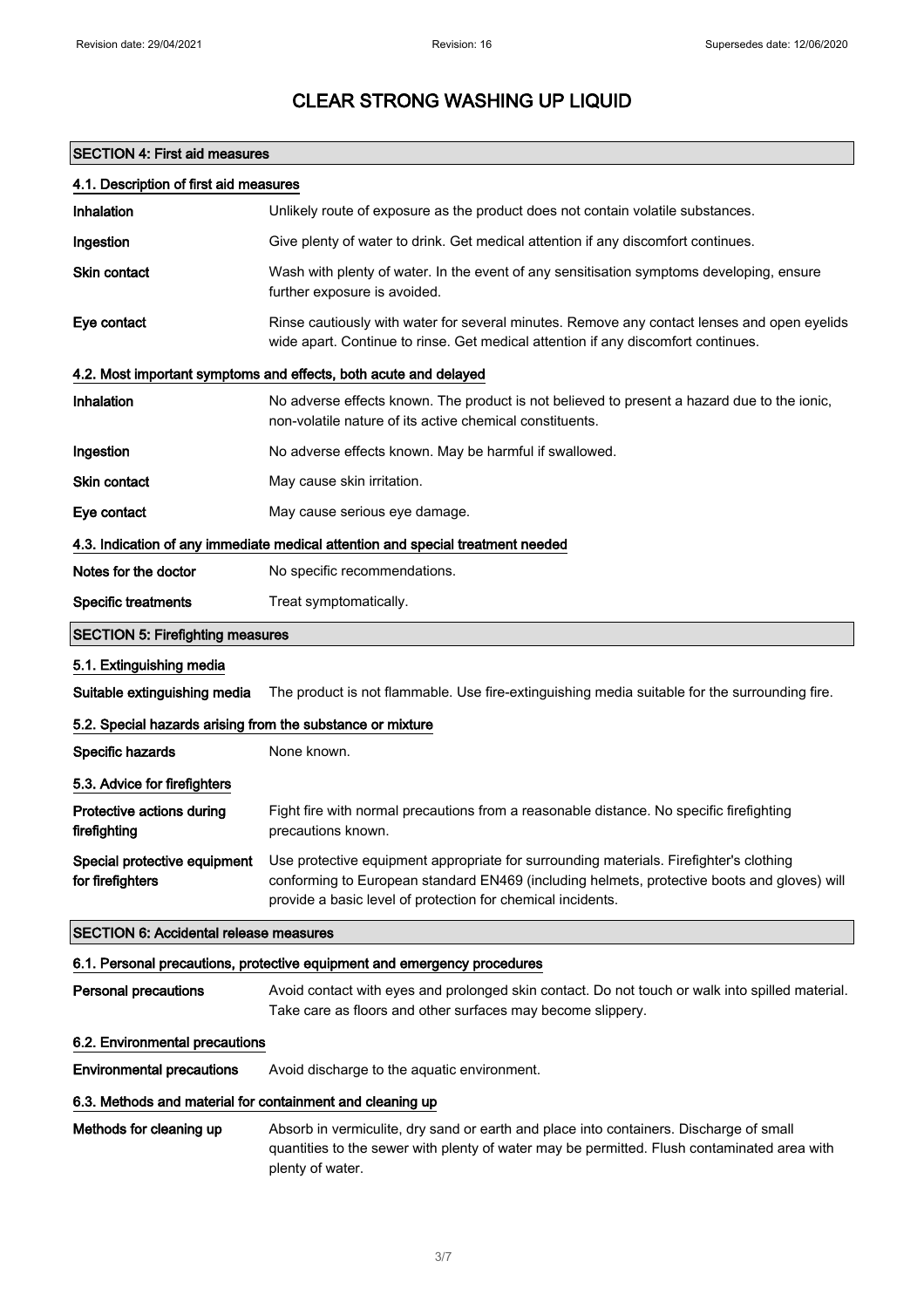## 6.4. Reference to other sections

Reference to other sections For personal protection, see Section 8. For waste disposal, see Section 13.

| <b>SECTION 7: Handling and storage</b><br>7.1. Precautions for safe handling |                                                                                                                                |  |
|------------------------------------------------------------------------------|--------------------------------------------------------------------------------------------------------------------------------|--|
|                                                                              |                                                                                                                                |  |
| 7.2. Conditions for safe storage, including any incompatibilities            |                                                                                                                                |  |
| Storage precautions                                                          | Keep only in the original container. Keep container tightly sealed when not in use. Keep away<br>from food and drink.          |  |
| 7.3. Specific end use(s)                                                     |                                                                                                                                |  |
| Specific end use(s)                                                          | The identified uses for this product are detailed in Section 1.2. Refer to Product Use Guide<br>(PUG) for further information. |  |

## SECTION 8: Exposure controls/Personal protection

#### 8.1. Control parameters

## Occupational exposure limits CITRIC ACID MONOHYDRATE

**Contract Contract Contract** 

Long-term exposure limit (8-hour TWA): 4 mg/m<sup>3</sup> Short-term exposure limit (15-minute): 10 mg/m<sup>3</sup>

## 8.2. Exposure controls

#### Protective equipment

 $m$ 

| Appropriate engineering<br>controls | No specific ventilation requirements.                                                                                                                                                                                                            |
|-------------------------------------|--------------------------------------------------------------------------------------------------------------------------------------------------------------------------------------------------------------------------------------------------|
| Eye/face protection                 | No specific eye protection required during normal use. Eyewear complying with an approved<br>standard should be worn if a risk assessment indicates eye contact is possible.                                                                     |
| Hand protection                     | It is recommended that chemical-resistant, impervious gloves are worn. Wear protective<br>gauntlets made of the following material: Polyvinyl chloride (PVC). Wear protective gloves<br>made of the following material: Rubber (natural, latex). |
| Hygiene measures                    | No specific hygiene procedures recommended but good personal hygiene practices should<br>always be observed when working with chemical products.                                                                                                 |
| <b>Respiratory protection</b>       | Not applicable.                                                                                                                                                                                                                                  |

## SECTION 9: Physical and chemical properties

| 9.1. Information on basic physical and chemical properties |                                       |
|------------------------------------------------------------|---------------------------------------|
| Appearance                                                 | Liguid.                               |
| Colour                                                     | Colourless.                           |
| Odour                                                      | Odourless.                            |
| рH                                                         | pH (concentrated solution): 6.0 - 9.5 |
| Flash point                                                | Not applicable.                       |
| <b>Relative density</b>                                    | $\sim$ 1.02 @ 20°C                    |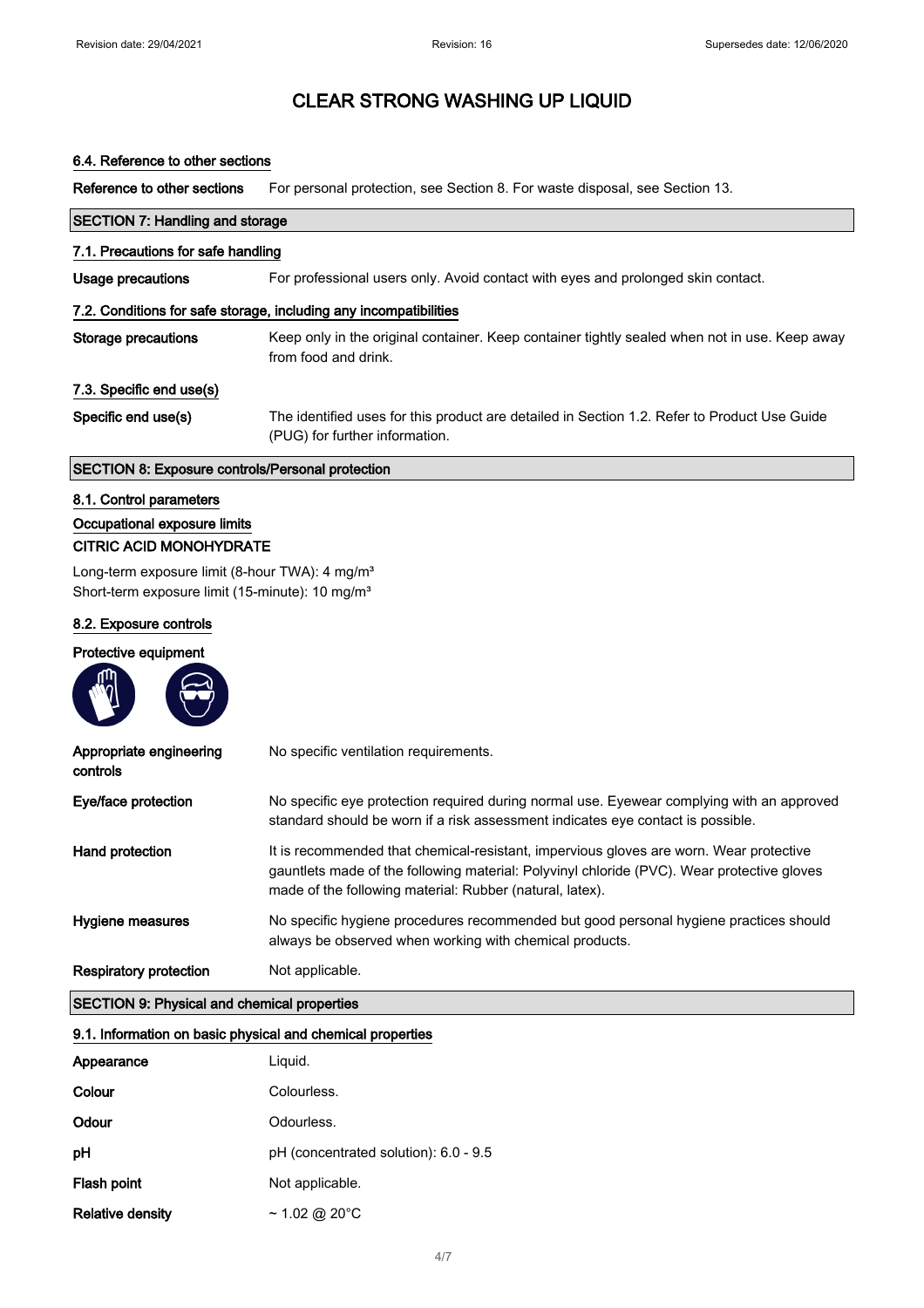| Solubility(ies)                                                | Soluble in water.                                                                                                   |
|----------------------------------------------------------------|---------------------------------------------------------------------------------------------------------------------|
| Auto-ignition temperature                                      | Not applicable.                                                                                                     |
| <b>Decomposition Temperature</b>                               | Not determined.                                                                                                     |
| <b>Viscosity</b>                                               | 300 - 400 cP @ 20°C Slightly viscous.                                                                               |
| <b>Oxidising properties</b>                                    | Does not meet the criteria for classification as oxidising.                                                         |
| 9.2. Other information                                         |                                                                                                                     |
| Refractive index                                               | $13 - 15$                                                                                                           |
| Volatile organic compound                                      | This product contains a maximum VOC content of <1 %.                                                                |
| <b>SECTION 10: Stability and reactivity</b>                    |                                                                                                                     |
| 10.1. Reactivity                                               |                                                                                                                     |
| Reactivity                                                     | There are no known reactivity hazards associated with this product.                                                 |
| 10.2. Chemical stability                                       |                                                                                                                     |
| <b>Stability</b>                                               | Stable at normal ambient temperatures and when used as recommended.                                                 |
| 10.3. Possibility of hazardous reactions                       |                                                                                                                     |
| Possibility of hazardous<br>reactions                          | Under normal conditions of storage and use, no hazardous reactions will occur.                                      |
| 10.4. Conditions to avoid                                      |                                                                                                                     |
| <b>Conditions to avoid</b>                                     | There are no known conditions that are likely to result in a hazardous situation.                                   |
| 10.5. Incompatible materials                                   |                                                                                                                     |
| Materials to avoid                                             | No specific material or group of materials is likely to react with the product to produce a<br>hazardous situation. |
| 10.6. Hazardous decomposition products                         |                                                                                                                     |
| Hazardous decomposition<br>products                            | No known hazardous decomposition products.                                                                          |
| <b>SECTION 11: Toxicological information</b>                   |                                                                                                                     |
| 11.1. Information on toxicological effects                     |                                                                                                                     |
| <b>Toxicological effects</b>                                   | Information given is based on data of the components and of similar products.                                       |
| Acute toxicity - oral<br>ATE oral (mg/kg)                      | 14,619.88                                                                                                           |
| Skin corrosion/irritation<br>Skin corrosion/irritation         | Causes skin irritation.                                                                                             |
| <b>Extreme pH</b>                                              | Moderate $pH$ ( $> 2$ and $< 11.5$ ).                                                                               |
| Serious eye damage/irritation<br>Serious eye damage/irritation | Causes serious eye damage.                                                                                          |
| Inhalation                                                     | No specific symptoms known.                                                                                         |
| Ingestion                                                      | May be harmful if swallowed.                                                                                        |
| Skin contact                                                   | Causes skin irritation.                                                                                             |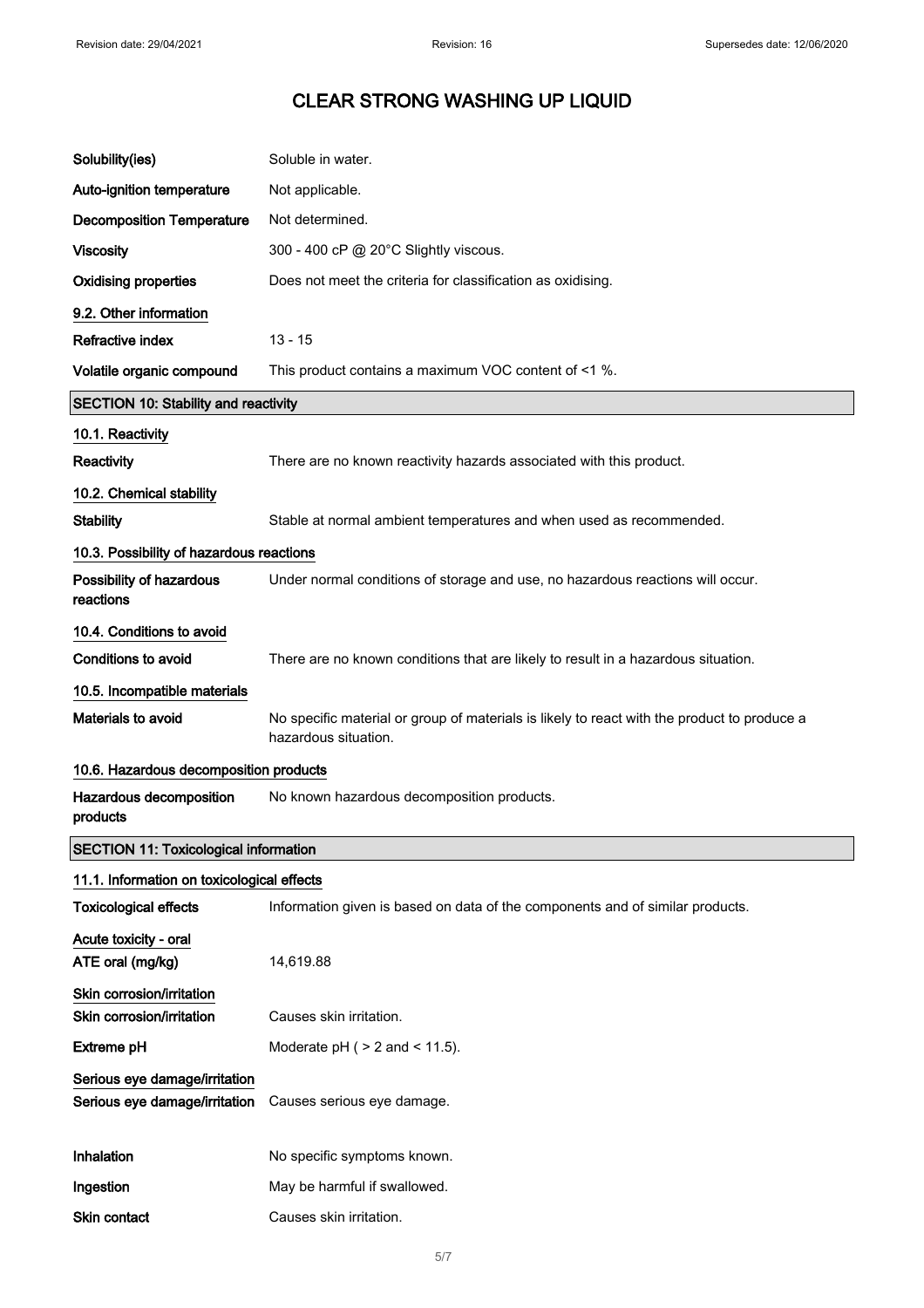| Eye contact                                             | Causes serious eye damage.                                                                                                                                                                                     |  |
|---------------------------------------------------------|----------------------------------------------------------------------------------------------------------------------------------------------------------------------------------------------------------------|--|
| Route of exposure                                       | Skin and/or eye contact                                                                                                                                                                                        |  |
| <b>Target organs</b>                                    | No specific target organs known.                                                                                                                                                                               |  |
| <b>SECTION 12: Ecological information</b>               |                                                                                                                                                                                                                |  |
| Ecotoxicity                                             | The product contains a substance which is harmful to aquatic organisms and which may<br>cause long-term adverse effects in the aquatic environment.                                                            |  |
| 12.1. Toxicity                                          |                                                                                                                                                                                                                |  |
| <b>Toxicity</b>                                         | Harmful to Aquatic Organisms                                                                                                                                                                                   |  |
| 12.2. Persistence and degradability                     |                                                                                                                                                                                                                |  |
| Persistence and degradability Moderately biodegradable. |                                                                                                                                                                                                                |  |
| 12.3. Bioaccumulative potential                         |                                                                                                                                                                                                                |  |
| <b>Bioaccumulative potential</b>                        | The product does not contain any substances expected to be bioaccumulating.                                                                                                                                    |  |
| 12.4. Mobility in soil                                  |                                                                                                                                                                                                                |  |
| <b>Mobility</b>                                         | The product contains substances which are water-soluble and may spread in water systems.                                                                                                                       |  |
| 12.5. Results of PBT and vPvB assessment                |                                                                                                                                                                                                                |  |
| <b>Results of PBT and vPvB</b><br>assessment            | This product does not contain any substances classified as PBT or vPvB.                                                                                                                                        |  |
| 12.6. Other adverse effects                             |                                                                                                                                                                                                                |  |
|                                                         |                                                                                                                                                                                                                |  |
| Other adverse effects                                   | None known.                                                                                                                                                                                                    |  |
| <b>SECTION 13: Disposal considerations</b>              |                                                                                                                                                                                                                |  |
| 13.1. Waste treatment methods                           |                                                                                                                                                                                                                |  |
| <b>General information</b>                              | Dispose of surplus products and those that cannot be recycled via a licensed waste disposal<br>contractor.                                                                                                     |  |
| <b>Disposal methods</b>                                 | Dispose of waste to licensed waste disposal site in accordance with the requirements of the<br>local Waste Disposal Authority. The product is designed and intended for disposal to public<br>sewer after use. |  |
| <b>SECTION 14: Transport information</b>                |                                                                                                                                                                                                                |  |
| General                                                 | The product is not covered by international regulations on the transport of dangerous goods<br>(IMDG, IATA, ADR/RID).                                                                                          |  |
| 14.1. UN number                                         |                                                                                                                                                                                                                |  |
| Not applicable.                                         |                                                                                                                                                                                                                |  |
| 14.2. UN proper shipping name                           |                                                                                                                                                                                                                |  |
| Not applicable.                                         |                                                                                                                                                                                                                |  |
| 14.3. Transport hazard class(es)                        |                                                                                                                                                                                                                |  |
| No transport warning sign required.                     |                                                                                                                                                                                                                |  |

Not applicable.